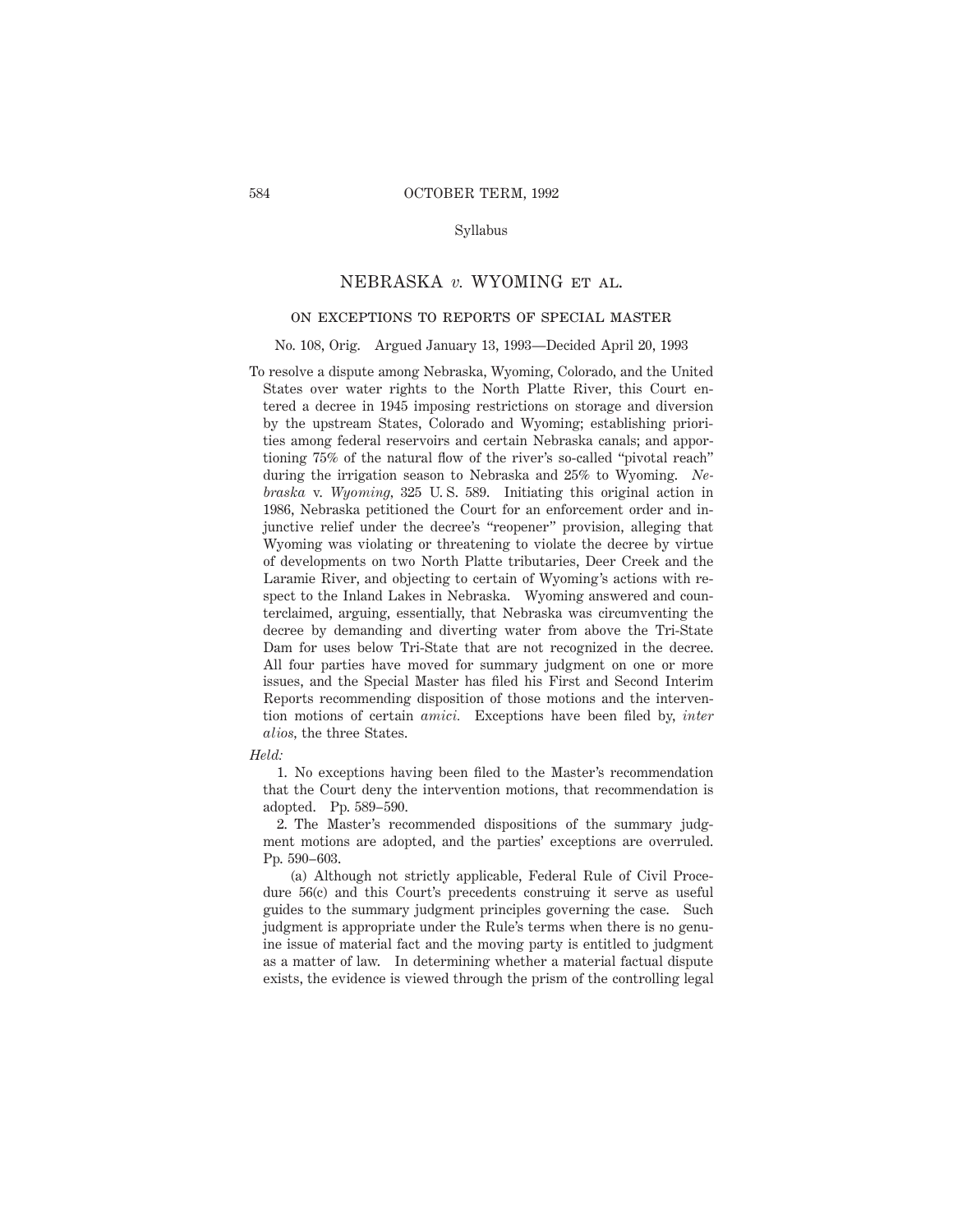## Syllabus

standard, which will be markedly different depending on the type of proceedings. To the extent that the proceedings involve an application for *enforcement* of rights already recognized in a decree, as is the case here with respect to the Inland Lakes question, the plaintiff need not show injury. See, *e. g., Wyoming* v. *Colorado,* 309 U. S. 572, 581. However, if the plaintiff seeks *modification* of the decree to cover questions not decided in the original proceedings, as is the case with regard to Nebraska's tributary development claims, a showing of substantial injury must be made to warrant relief. Cf., *e. g., Idaho ex rel. Evans* v. *Oregon,* 462 U. S. 1017, 1027. Pp. 590–593.

(b) Summary judgment is granted to Nebraska and the United States on their requests for determinations that the decree entitles the Federal Bureau of Reclamation to continue its longstanding diversion and storage practices with respect to the Inland Lakes, and that the lakes have the same December 6, 1904, priority date as other original components of the Bureau's North Platte Project. The Court implicitly settled the lakes' priority in the prior litigation. See, *e. g.,* 325 U. S., at 646, 649, and n. 2. And even if the issue was not previously determined, Wyoming's arguments are foreclosed by its postdecree acquiescence in the Bureau's administration of the lakes. Cf. *Ohio* v. *Kentucky,* 410 U. S. 641, 648. Thus, Wyoming's motion for partial summary judgment that the Inland Lakes do not have storage rights under either state law or the decree is denied. Pp. 593–595.

(c) Wyoming's and Nebraska's motions for summary judgment with respect to their rights to Laramie River waters are denied. The Court rejects Wyoming's contention that those waters were completely apportioned between itself and Colorado by this Court's 1922 Laramie River decree. *Wyoming* v. *Colorado,* 259 U. S. 419, 496. Although Paragraph XII(d) of the 1945 decree expressly left undisturbed "[t]he apportionment heretofore made," the 1922 decree did not apportion *all* the Laramie's waters; it dealt only with flows down to and including a facility upstream of the new Laramie developments that Nebraska's petition challenges. Also rejected is Nebraska's claim that the 1945 decree's apportionment of pivotal reach waters includes Laramie flows that historically reached the North Platte. That decree did not restrict Wyoming's use of the Laramie or require it regularly to deliver a specified amount of Laramie water to the North Platte confluence, and, since 1945, neither Nebraska nor the United States has requested that Wyoming account for diversions above the confluence. Because the 1945 decree therefore did not decide the fate of the excess Laramie waters, affording Nebraska injunctive relief would constitute a modification of the decree. Unless Nebraska comes forward with evidence sufficient to establish that some project on the Laramie poses a threat of injury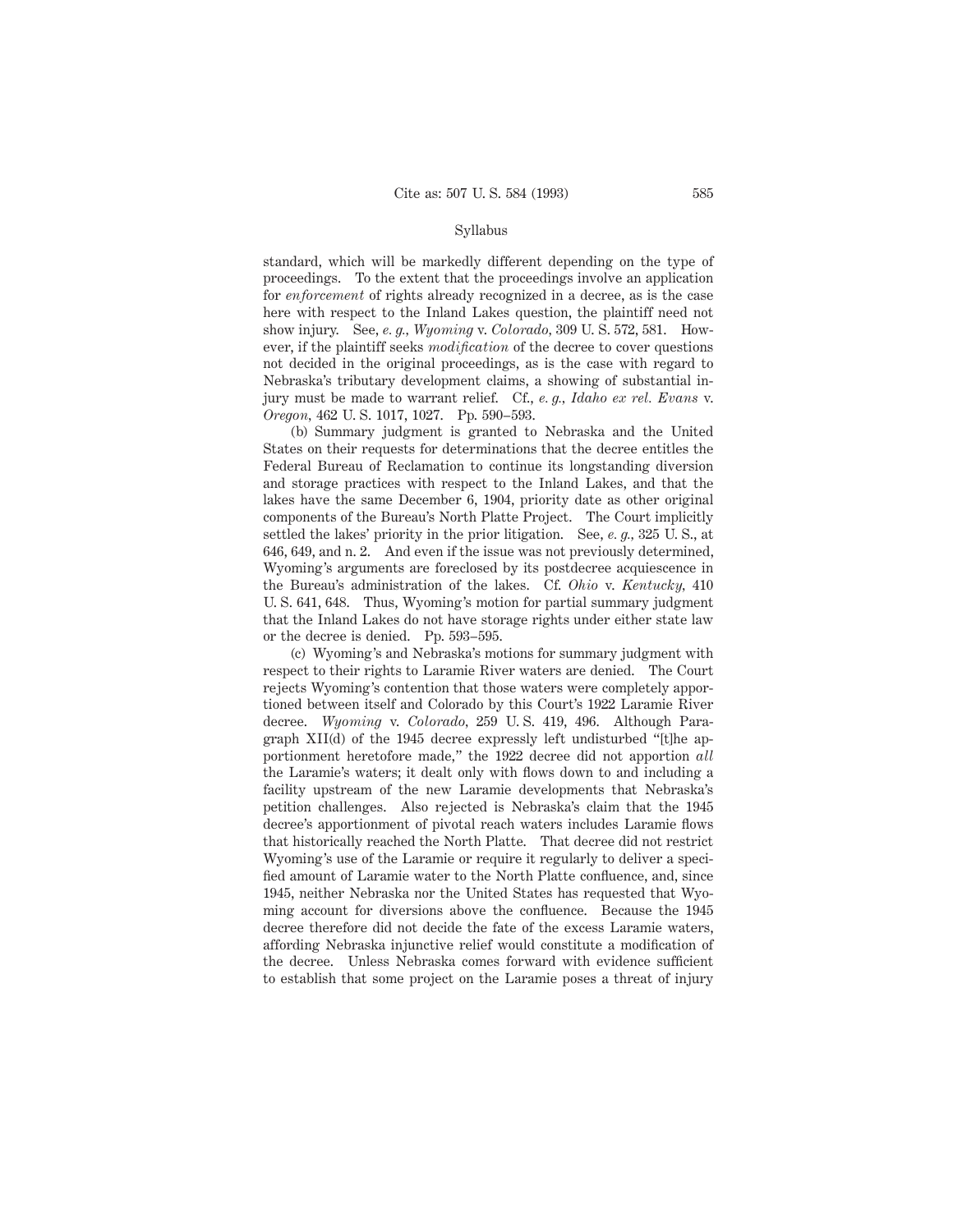## Syllabus

serious enough to warrant such a modification, summary judgment should be granted to Wyoming. Pp. 596–598.

(d) Wyoming's motion for summary judgment on Nebraska's challenge to a proposed new storage reservoir on Deer Creek is denied. It is unclear whether decree Paragraph X exempts from further review Wyoming's diversion of North Platte water for ordinary and usual municipal use. The Court need not adopt a definitive interpretation of Paragraph X, because the Deer Creek Project may not qualify as such a use. Furthermore, proof that the project will cause Nebraska substantial injury—which is necessary because the decree does not currently restrict Wyoming's use of Deer Creek, and a new injunction would constitute a modification of the decree—may depend on the way Wyoming administers the project, particularly with regard to its priority with the Inland Lakes. Pp. 599–601.

(e) Although most of Wyoming's, Nebraska's, and Colorado's requested rulings with respect to the below Tri-State issues are too theoretical and insufficiently developed to be susceptible of summary resolution at this time, partial summary judgment is granted to Nebraska on its request for a determination that the decree does not impose absolute ceilings on diversions by canals taking in the pivotal reach. Decree Paragraph V, which sets forth the apportionment of the pivotal reach, makes no mention of diversion ceilings and expressly states that Nebraska is free to allocate its share among its canals as it sees fit. Similarly, although Paragraph IV limits the extent to which Nebraska canals diverting in the pivotal reach may stop federal reservoirs in Wyoming from storing water, it does not place any restrictions on the quantities of water those canals may actually divert. Pp. 602–603.

Motions for leave to intervene denied, motions for summary judgment granted in part and denied in part, and exceptions to Special Master's Interim Reports overruled.

O'Connor, J., delivered the opinion for a unanimous Court.

*Dennis C. Cook,* Senior Assistant Attorney General, argued the cause for defendant State of Wyoming. With him on the briefs were *Joseph B. Meyer,* Attorney General, and *Raphael J. Moses, Charles N. Woodruff,* and *James R. Montgomery,* Special Assistant Attorneys General. *Gale A. Norton,* Attorney General, argued the cause for defendant State of Colorado. With her on the brief were *Raymond T. Slaughter,* Chief Deputy Attorney General, *Timothy*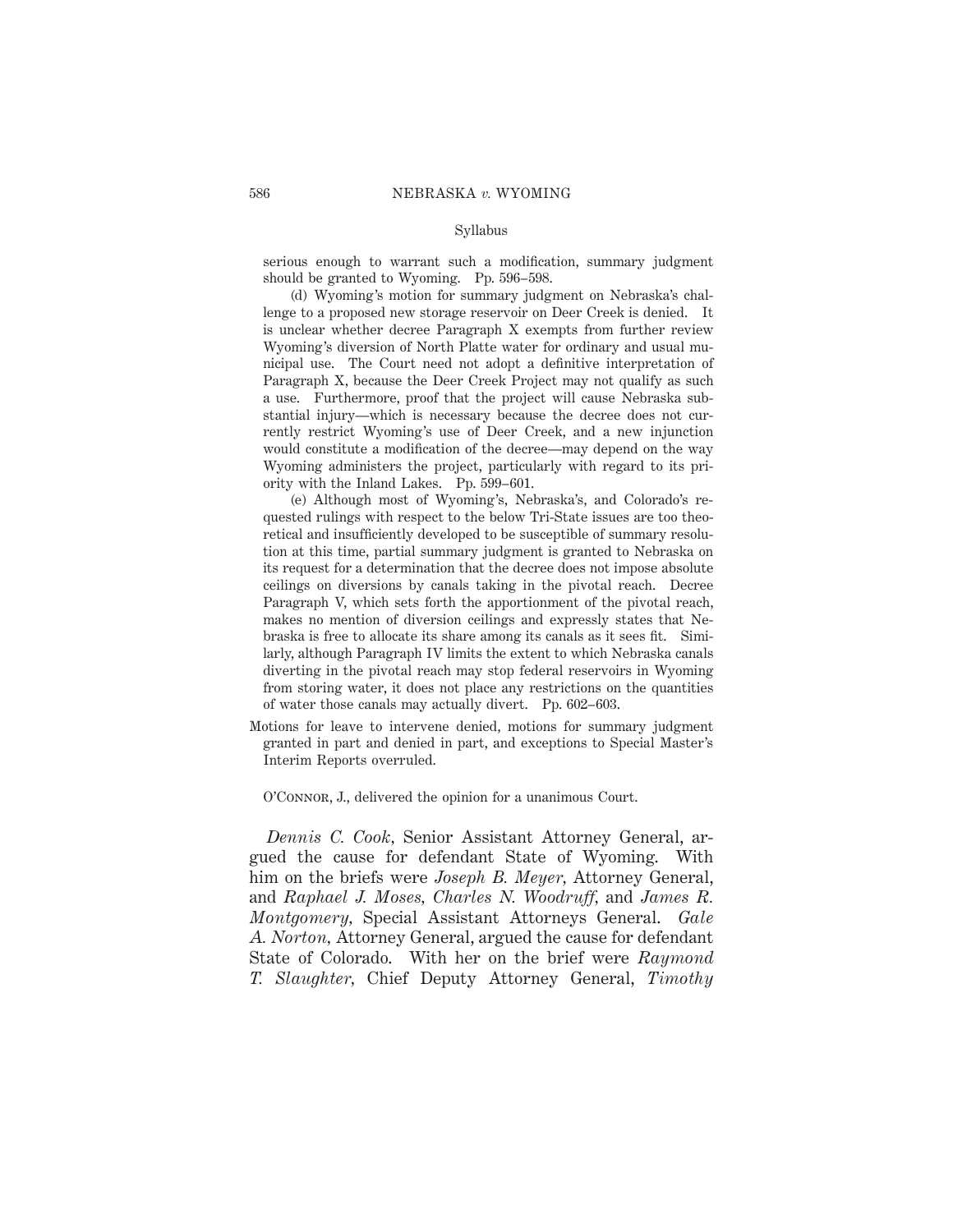*M. Tymkovich,* Solicitor General, and *Wendy C. Weiss,* First Assistant Attorney General.

*Richard A. Simms,* Special Assistant Attorney General, argued the cause for plaintiff State of Nebraska. With him on the briefs were *Don Stenberg,* Attorney General, *Marie C. Pawol,* Assistant Attorney General, *James C. Brockmann,* and *Jay F. Stein.*

*Jeffrey P. Minear* argued the cause for the United States. With him on the brief were *Solicitor General Starr, Acting Assistant Attorney General O'Meara, Edwin S. Kneedler, Andrew F. Walch,* and *Patricia L. Weiss.*\*

# JUSTICE O'CONNOR delivered the opinion of the Court.

In this original action we revisit the dispute among Nebraska, Wyoming, Colorado, and the United States over water rights to the North Platte River. In 1945, this Court entered a decree establishing interstate priorities on the North Platte and apportioning the natural flow of one critical portion of the river during the irrigation season. Nebraska returned to the Court in 1986 seeking an order for enforcement of the decree and injunctive relief. A Special Master, appointed by the Court, has supervised pretrial proceedings and discovery since 1987. Before us now are the Special Master's recommended dispositions of several summary judgment motions, together with exceptions filed to the Special Master's reports.

I

The North Platte River rises in northern Colorado and flows through Wyoming into Nebraska, where it joins the South Platte River. The topology of the river and the history of its early development are described at length in the Court's 1945 opinion. See *Nebraska* v. *Wyoming,* 325 U. S.

<sup>\*</sup>Briefs of *amici curiae* were filed for the Basin Electric Power Cooperative by *Edward Weinberg, Richmond F. Allan, Michael J. Hinman,* and *Claire Olson;* and for the National Audubon Society et al. by *Peter A. A. Berle* and *Abbe David Lowell.*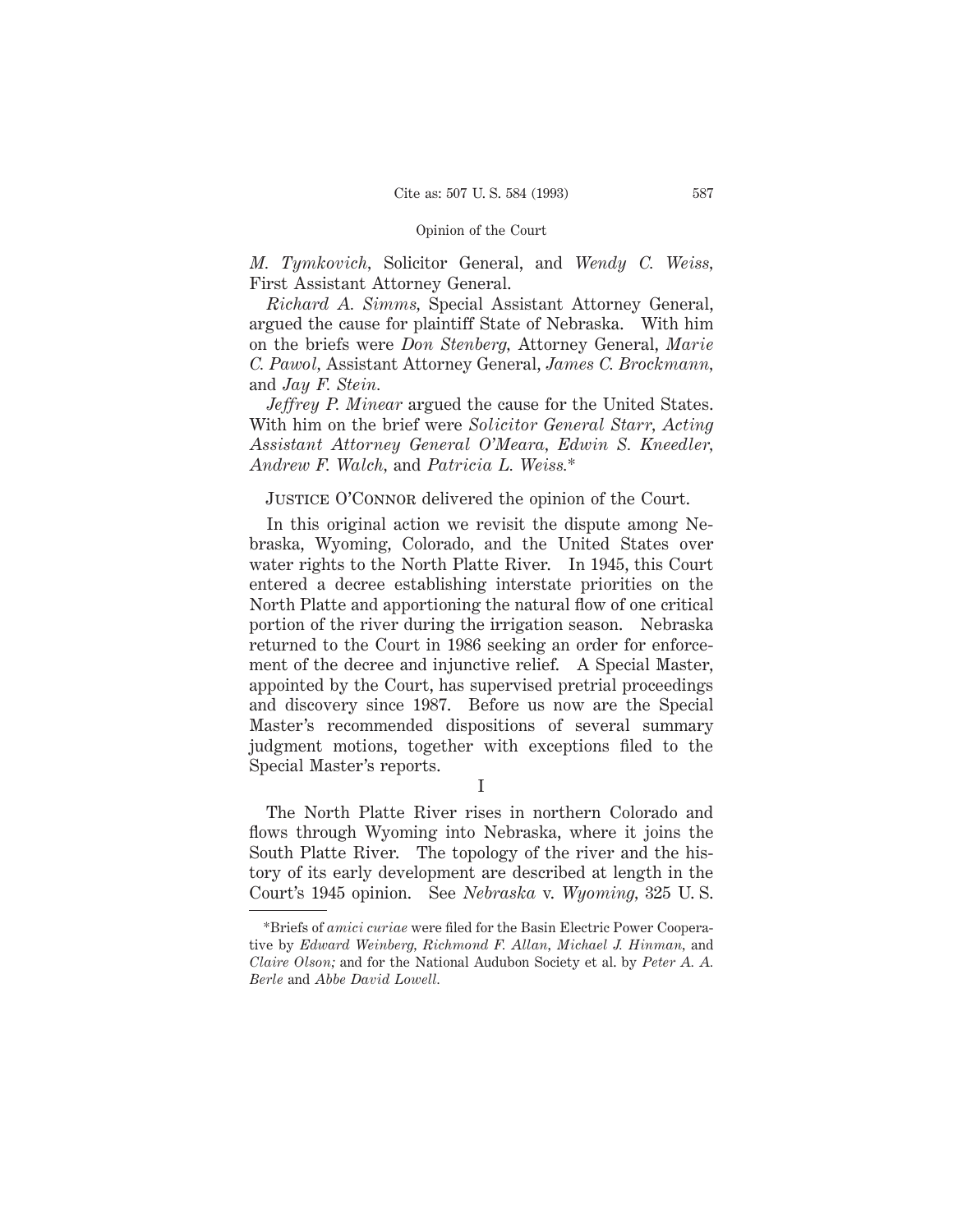## Opinion of the Court

589, 592–599. In 1934, Nebraska, invoking this Court's original jurisdiction under Article III, §2, of the Constitution, brought an action against Wyoming seeking an equitable apportionment of the North Platte. Colorado was impleaded as a defendant, and the United States intervened. After 11 years of litigation, the Court imposed restrictions on storage and diversion by the upstream States, 325 U. S., at 621–625, established priorities among federal storage reservoirs and certain canals, *id.,* at 625–637, and apportioned the so-called "pivotal" reach of the North Platte between Whalen, Wyoming, and the Tri-State Dam. The natural irrigation-season flows in that section of the river were apportioned 75% to Nebraska and 25% to Wyoming. *Id.,* at 637–654.

The Court directed the parties to formulate a decree to implement its decision. See *id.,* at 657. The resulting decree included a "reopener" provision, Paragraph XIII, that states, in relevant part:

"Any of the parties may apply at the foot of this decree for its amendment or for further relief. The Court retains jurisdiction of this suit for the purpose of any order, direction, or modification of the decree, or any supplementary decree, that may at any time be deemed proper in relation to the subject matter in controversy. Matters with reference to which further relief may hereafter be sought shall include, but shall not be limited to, the following:

"(c) The question of the effect of the construction or threatened construction of storage capacity not now existing on tributaries entering the North Platte River between Pathfinder Reservoir and Guernsey Reservoir; .....

.....

"(f) Any change in conditions making modification of the decree or the granting of further relief necessary or appropriate." *Id.,* at 671–672.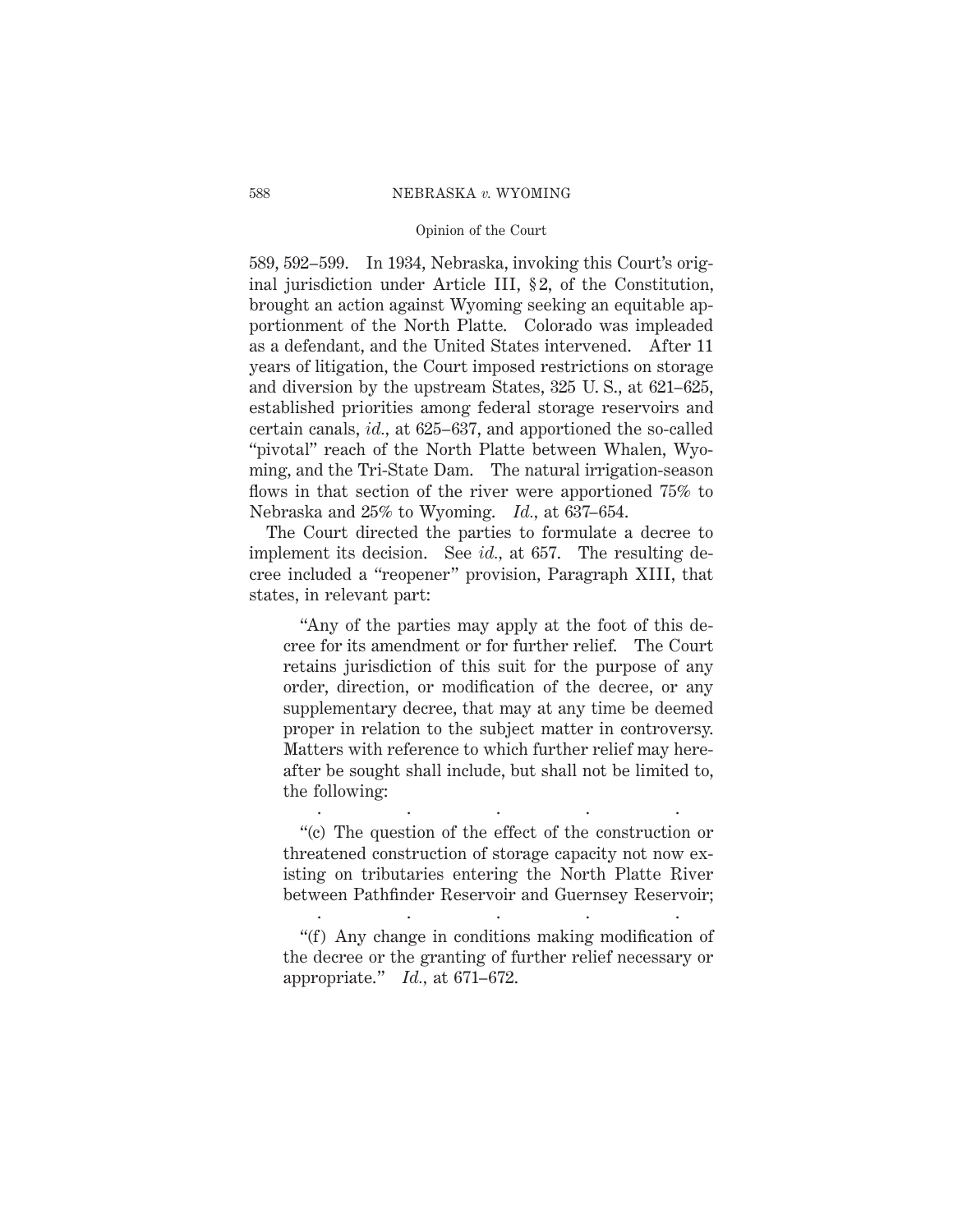Paragraph XIII reflects the Court's observation that the decree is designed to "deal with conditions as they obtain today" and that it "can be adjusted to meet . . . new conditions." *Id.,* at 620. The Court noted in more than one place in its opinion the need to retain jurisdiction to modify the decree in light of substantial changes in supply, threatened future development, or circumvention of the decree. See, *e. g., id.,* at 622, 625, 628–629. Since it was entered, the decree already has been modified once, pursuant to the parties' stipulation, to account for construction of a new reservoir. See *Nebraska* v. *Wyoming,* 345 U. S. 981 (1953).

In 1986, Nebraska petitioned the Court for relief under Paragraph XIII. Nebraska alleged that Wyoming was violating or threatening to violate the decree by virtue of developments on two North Platte tributaries, Deer Creek and the Laramie River. Nebraska also objected to certain actions taken by Wyoming with respect to the Inland Lakes in Nebraska. We granted Nebraska leave to file the petition. Wyoming answered and counterclaimed, arguing, essentially, that Nebraska was circumventing the decree by demanding and diverting water from above the Tri-State Dam for uses below Tri-State that are not recognized in the decree.

After we referred the matter to Special Master Owen Olpin, Wyoming moved for summary judgment. In his First Interim Report, the Master explained his decision to deny the motion but leave open the possibility of summary adjudication following further factual findings. See First Interim Report (June 14, 1989). An intensive period of discovery followed. All four parties then moved for summary judgment on one or more issues. A year later, the Special Master filed a Second Interim Report. See Second Interim Report on Motions for Summary Judgment and Renewed Motions for Intervention (Apr. 9, 1992) (hereinafter Second Interim Report). The Master recommended that the Court deny the intervention motions of certain *amici.* No exceptions have been filed to this recommendation, and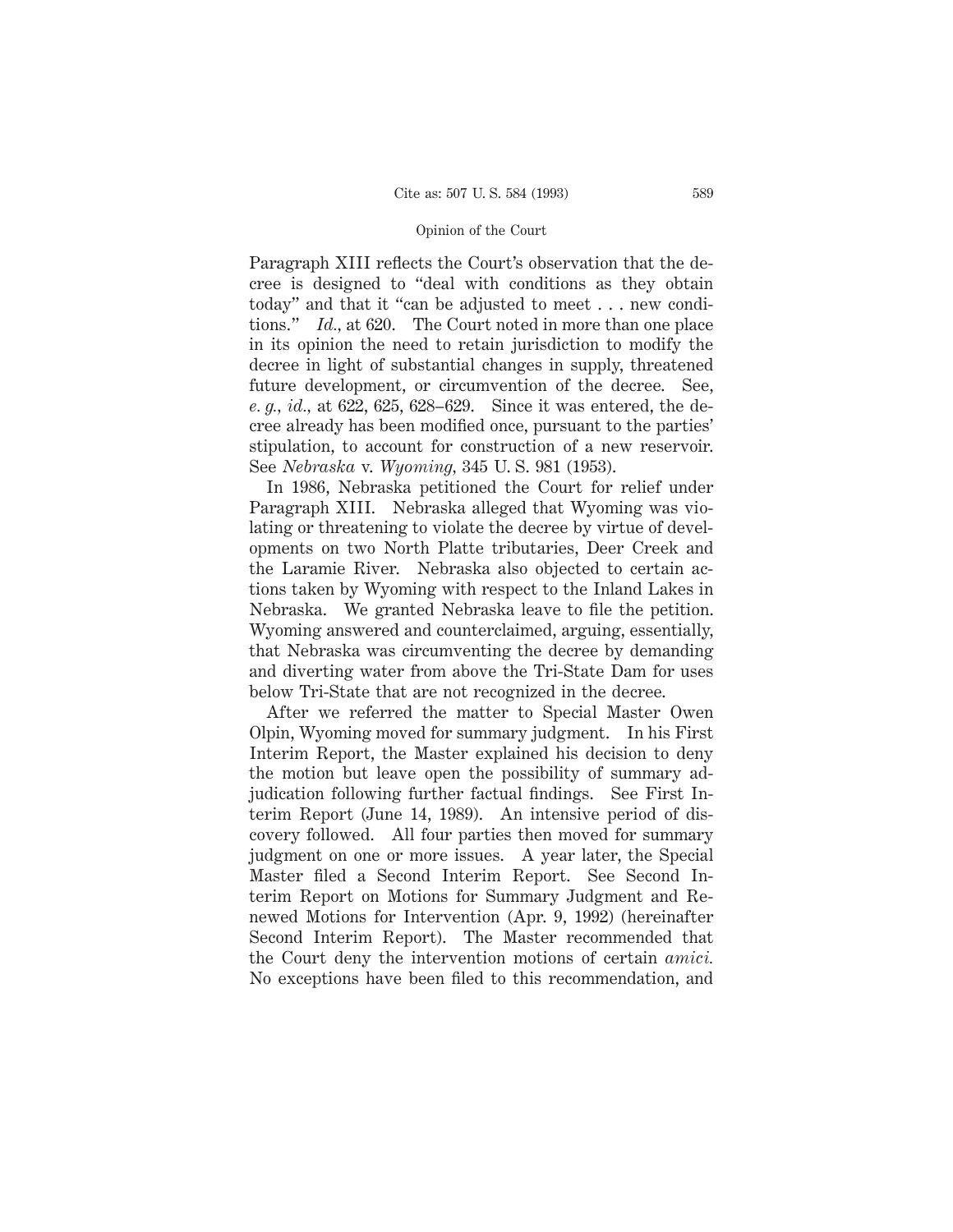## Opinion of the Court

we adopt it. The Master also recommended that the Court grant summary judgment to Nebraska and the United States on the Inland Lakes issue, grant partial summary judgment to Nebraska on a discrete question related to the below Tri-State issues, and deny summary judgment on the remaining issues. Exceptions have been filed by Nebraska, Wyoming, Colorado, and *amicus* Basin Electric Power Cooperative (Basin). The United States has filed a brief opposing the exceptions. We agree with the Master's recommended dispositions of the summary judgment motions and accordingly overrule the exceptions.

II

At the outset we consider the legal principles governing the case. The parties do not challenge the summary judgment standards applied by the Special Master. The Master correctly observed that, although not strictly applicable, Rule 56(c) of the Federal Rules of Civil Procedure and our precedents construing that Rule serve as useful guides. See this Court's Rule 17.2. Summary judgment is appropriate when there is no genuine issue of material fact and the moving party is entitled to judgment as a matter of law. Fed. Rule Civ. Proc. 56(c). When the nonmoving party bears the burden of proof at trial, summary judgment is warranted if the nonmovant fails to "make a showing sufficient to establish the existence of an element essential to [its] case." *Celotex Corp.* v. *Catrett,* 477 U. S. 317, 322 (1986). In determining whether a material factual dispute exists, the Court views the evidence through the prism of the controlling legal standard. *Anderson* v. *Liberty Lobby, Inc.,* 477 U. S. 242, 248 (1986).

The disagreement in this case centers on the applicable legal standards. The question is whether these proceedings involve an application for *enforcement* of rights already recognized in the decree, or whether Nebraska seeks a *modification* of the decree. According to Wyoming, although the Court has jurisdiction to modify the decree under Paragraph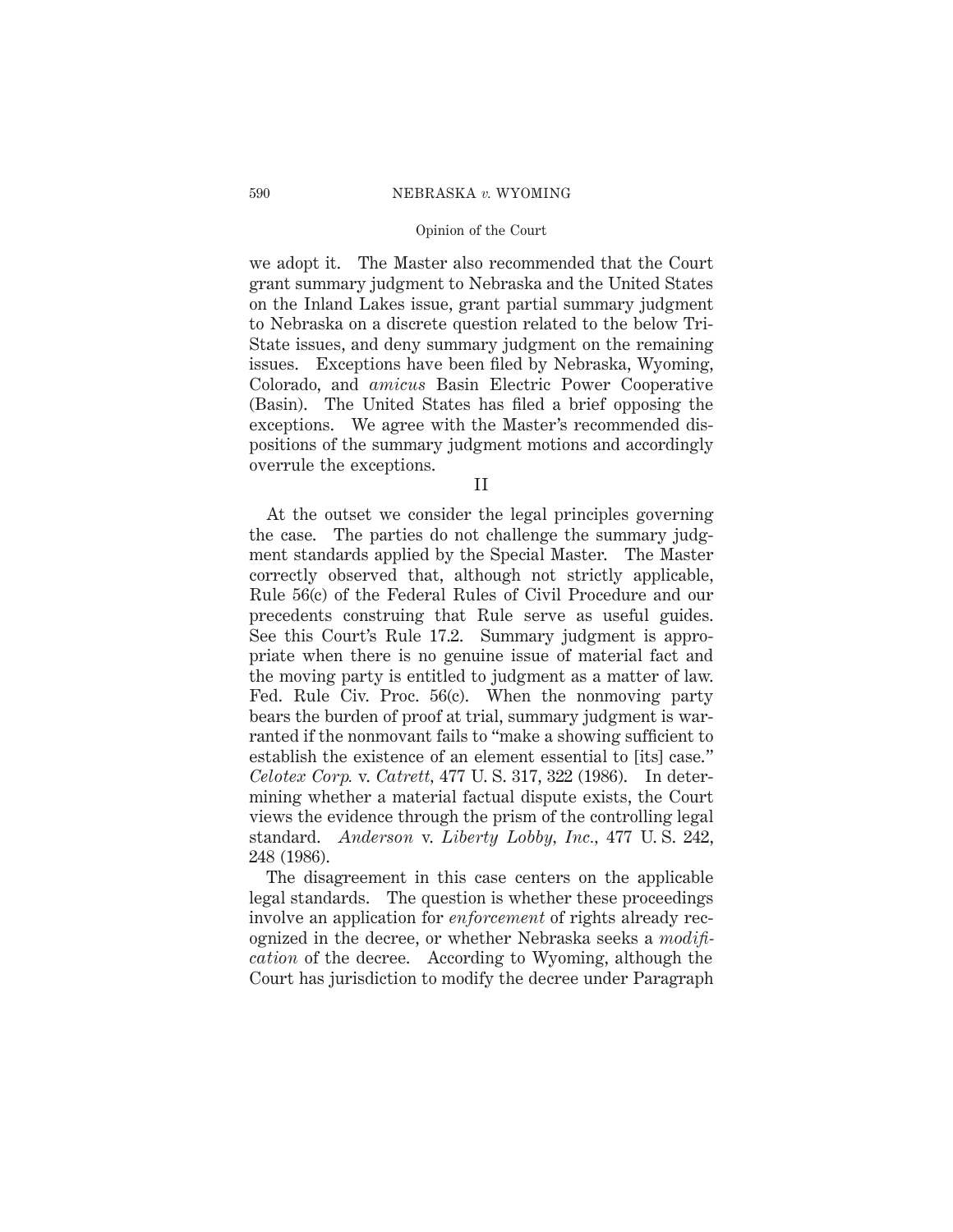XIII, Nebraska obtained leave to file its petition on the assurance that the case would involve only enforcement of existing rights. In Wyoming's view, Nebraska subsequently, and improperly, transformed the case into a request for recognition of new rights—in essence, into a request for another equitable apportionment. If Nebraska is allowed to argue for modification of the decree, Wyoming and *amicus* Basin maintain, the same high evidentiary threshold applicable to claims for new apportionments applies. Under that standard, Nebraska can prevail only upon proof "by clear and convincing evidence" of "some real and substantial injury or damage." *Idaho ex rel. Evans* v. *Oregon,* 462 U. S. 1017, 1027 (1983). Accord, *Colorado* v. *Kansas,* 320 U. S. 383, 393 (1943); *Connecticut* v. *Massachusetts,* 282 U. S. 660, 669 (1931).

We do not read the pleadings as narrowly as does Wyoming. Nebraska's petition and supporting briefs do contain ambiguous language. See, *e. g.,* Petition for an Order Enforcing Decree and for Injunctive Relief 2 (Oct. 6, 1986) (hereinafter Petition) (alleging that Wyoming's actions violate the apportionment already "established in the Decree"); Reply to Wyoming's Brief in Opposition to Motion for Leave to File Petition 2 (Jan. 14, 1987) ("We do not propose to litigate anything new, but simply to protect what the Court has already decided"). But Nebraska also expressly invoked Paragraph XIII, and particularly subparagraphs (c) and (f). See Petition 3. As we have said, the Court in those sections retained jurisdiction to modify the decree to answer unresolved questions and to accommodate "change[s] in conditions"—a phrase sufficiently broad to encompass not only changes in water supply, see, *e. g., Nebraska* v. *Wyoming,* 325 U. S., at 620, but also new development that threatens a party's interests. Furthermore, nothing would prevent Nebraska from submitting a new petition if we deemed the original one deficient. We therefore decline the invitation, at this late date, to restrict the scope of the litigation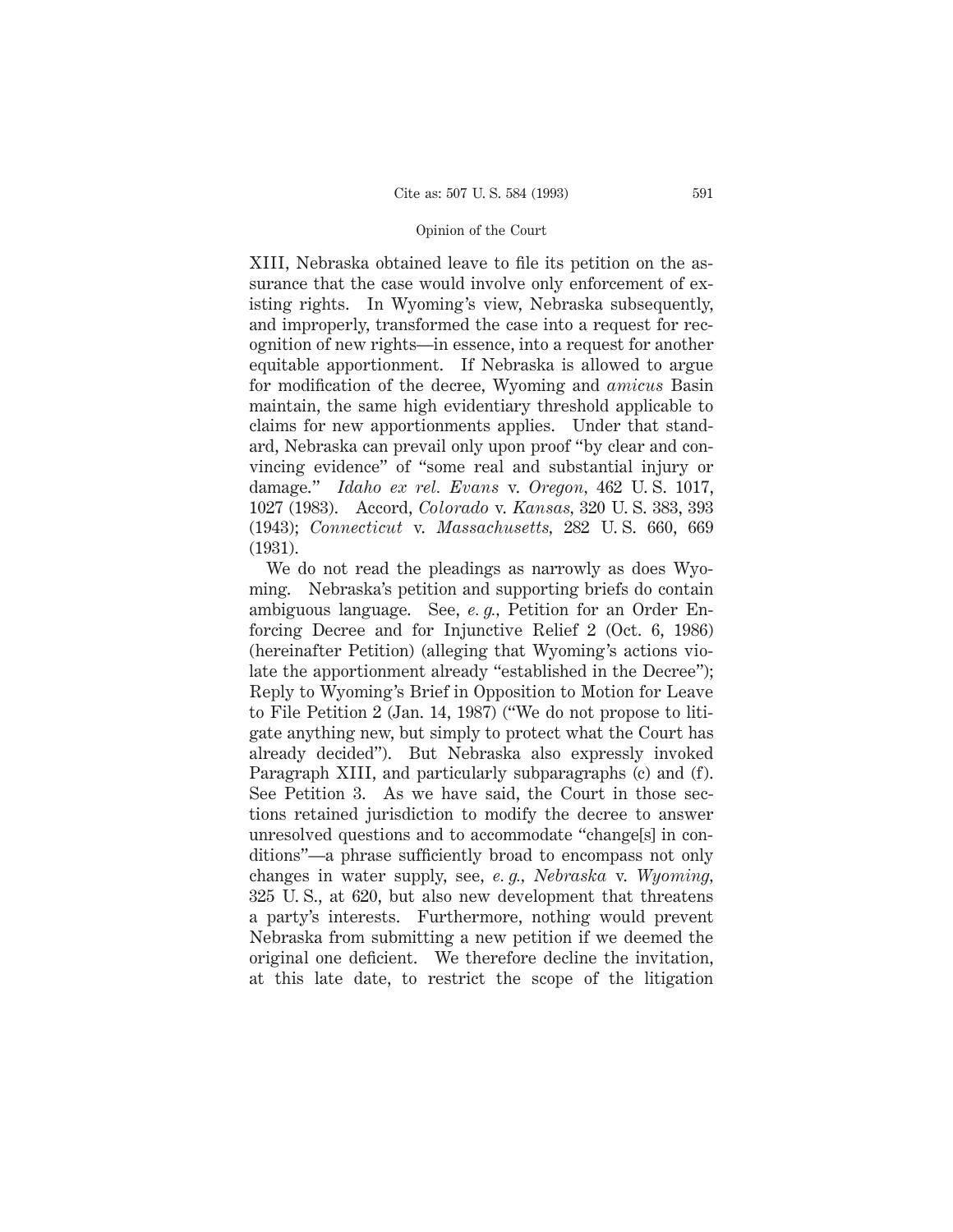solely to enforcement of rights determined in the prior proceedings.

At the same time, we find merit in Wyoming's contention that, to the extent Nebraska seeks modification of the decree rather than enforcement, a higher standard of proof applies. The two types of proceeding are markedly different. In an enforcement action, the plaintiff need not show injury. See, *e. g., Wyoming* v. *Colorado,* 309 U. S. 572, 581 (1940). When the alleged conduct is admitted, the only question is whether that conduct violates a right established by the decree. To be sure, the right need not be stated explicitly in the decree. As the Master recognized, when the decree is silent or unclear, it is appropriate to consider the underlying opinion, the Master's Report, and the record in the prior proceedings to determine whether the Court previously resolved the issue. See, *e. g., Wyoming* v. *Colorado,* 286 U. S. 494, 506– 508 (1932). The parties' course of conduct under the decree also may be relevant. But the underlying issue primarily remains one of interpretation. In a modification proceeding, by contrast, there is by definition no pre-existing right to interpret or enforce. At least where the case concerns the impact of new development, the inquiry may well entail the same sort of balancing of equities that occurs in an initial proceeding to establish an equitable apportionment. See *Nebraska* v. *Wyoming, supra,* at 618 (listing equitable considerations).

As discussed below, we believe that the Inland Lakes question is fairly characterized as an enforcement issue. The claims regarding tributary development, however, raise questions not decided in the original proceedings and therefore may be best understood as requests for modification of the decree. The question remains what evidentiary standard applies to such claims. The Master evidently thought the high standard advocated by Wyoming inapplicable because this is not a case in which the Court is asked to inter-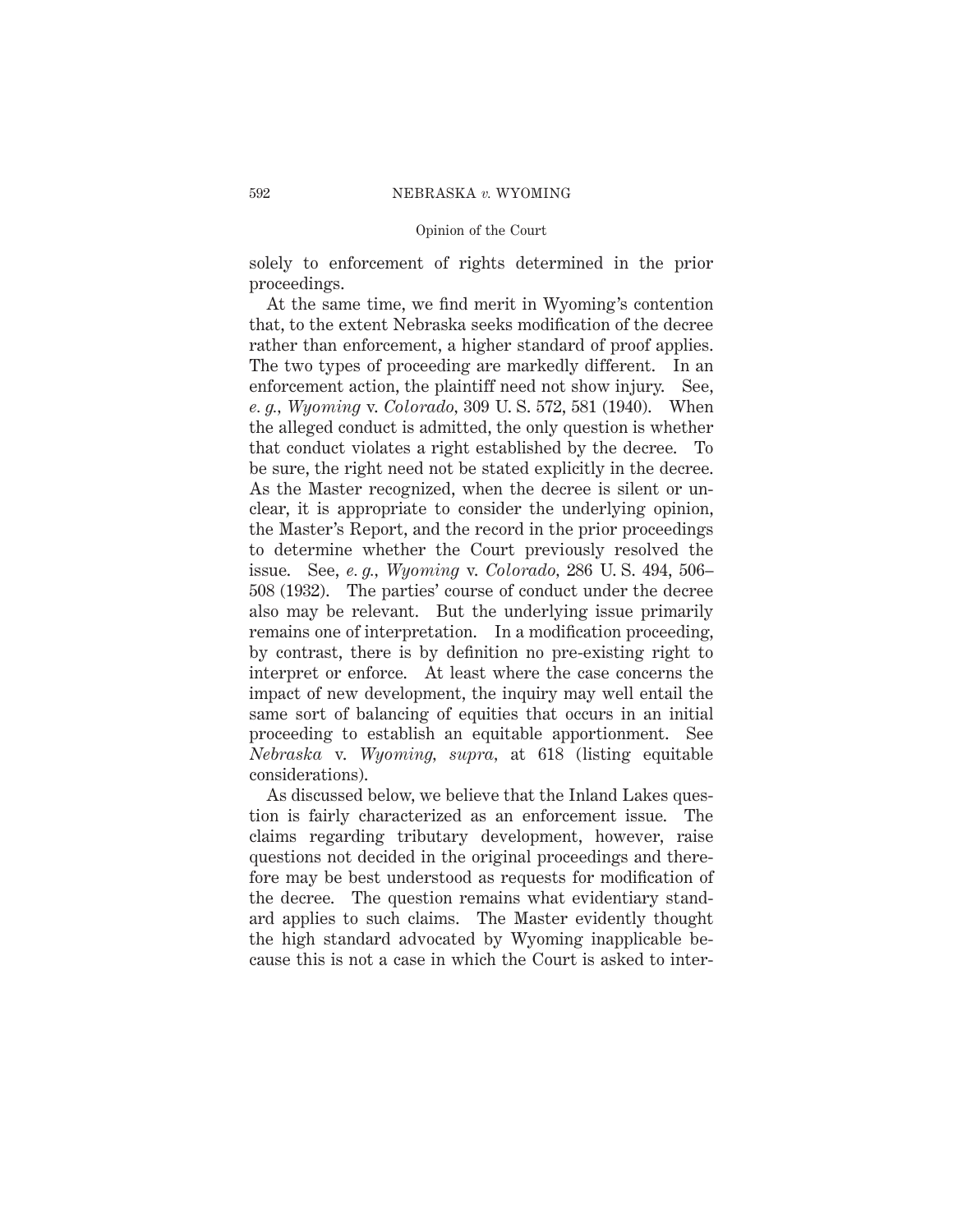fere with state sovereign interests "in the first instance." Second Interim Report 13.

We disagree with the Master to this extent. Paragraph XIII perhaps eases a plaintiff's burden of establishing, as an initial matter, that a claim falling within its purview is "of that character and dignity which makes the controversy a justiciable one under our original jurisdiction." *Nebraska* v. *Wyoming,* 325 U. S., at 610. After all, a variety of changed conditions may "promis[e] to disturb the delicate balance of the river" created by the decree. *Id.,* at 625. But when the plaintiff essentially seeks a reweighing of equities and an injunction declaring new rights and responsibilities, we think the plaintiff still must make a showing of substantial injury to be entitled to relief. That is so not only because a new injunction would work a new infringement on sovereign prerogatives, but also because the interests of certainty and stability counsel strongly against reopening an apportionment of interstate water rights absent considerable justification. Cf. *Arizona* v. *California,* 460 U. S. 605, 615–628 (1983).

# III

With these principles in mind, we turn to the summary judgment motions. To the extent that we agree with the Master, we have found it unnecessary to repeat in detail his careful evaluation of the voluminous evidence.

# A

The Inland Lakes are four off-channel reservoirs in Nebraska served by the Interstate Canal, which diverts from the North Platte at Whalen, Wyoming. Both the Inland Lakes and the Interstate Canal are part of the North Platte Project, a series of reservoirs and canals operated by the United States Bureau of Reclamation (Bureau). Since 1913, the Bureau has diverted water through the Interstate Canal for storage in the Inland Lakes during nonirrigation months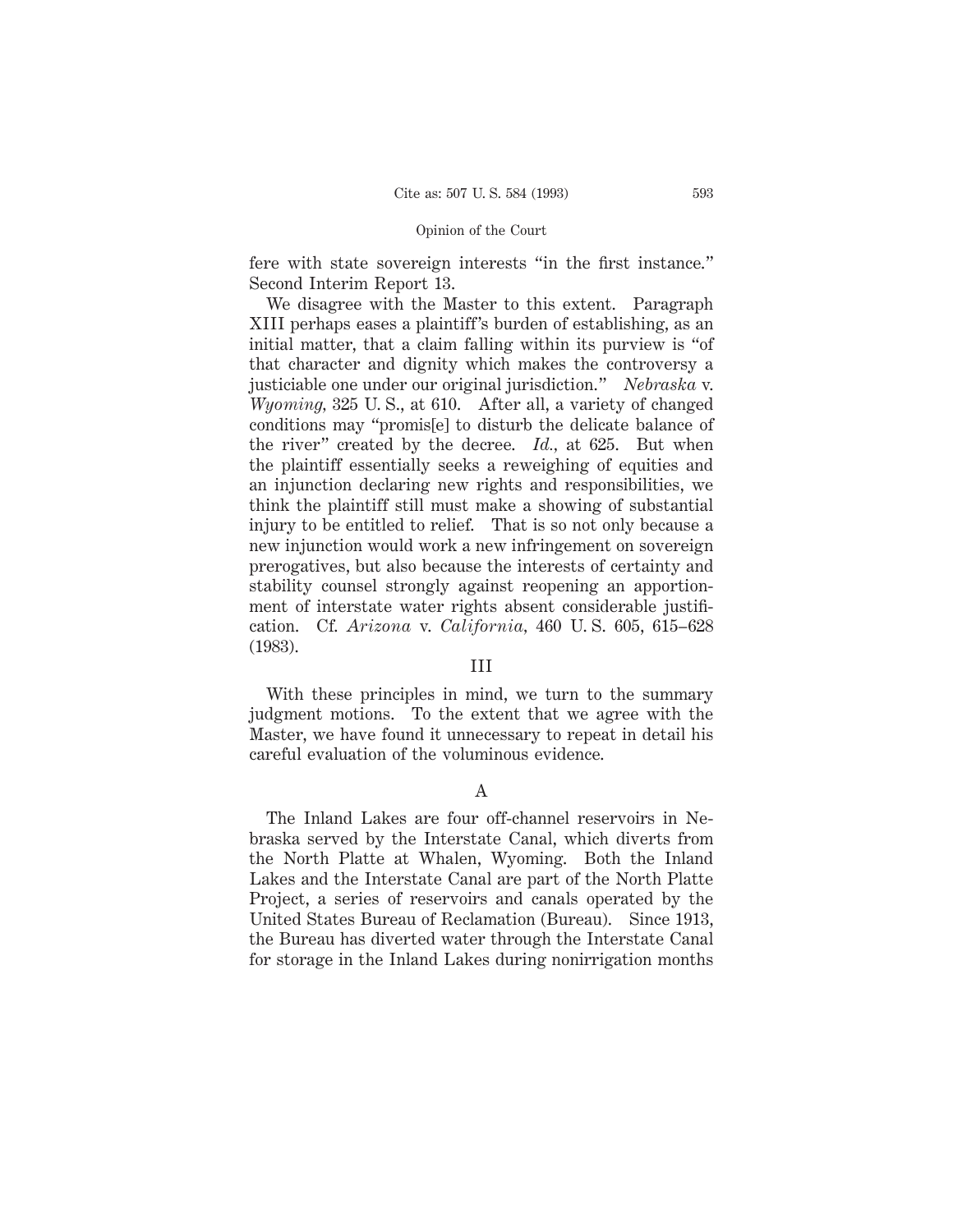## Opinion of the Court

for release to Nebraska users during the irrigation season. Due to icing conditions on the Interstate Canal during the winter, the Bureau also temporarily has stored water destined for the Inland Lakes in the Guernsey and Glendo Reservoirs.

It appears that the Inland Lakes always have been operated with the December 6, 1904, priority date that Wyoming recognizes for other original components of the North Platte Project, even though the Bureau never obtained a separate Wyoming storage permit for the Inland Lakes. In 1986, however, Wyoming sued the Bureau in Wyoming state court, seeking to enjoin the Bureau from storing water in the Inland Lakes without a state permit and out of priority with other Wyoming users. (The action was subsequently removed to Federal District Court and dismissed without prejudice.) As the Master indicated, there is some reason to think that Wyoming wished to establish a post-1986 priority date for the Inland Lakes in order to increase the amount of North Platte water available for the new project on Deer Creek. At any rate, Nebraska (which was not a party to the Wyoming lawsuit) challenged Wyoming's actions in its petition to this Court.

Nebraska and the United States moved for summary judgment, seeking determinations that the decree entitles the Bureau to continue its longstanding diversion and storage practices and that the Inland Lakes have a priority date of December 6, 1904. Wyoming moved for partial summary judgment that the Inland Lakes do not have storage rights under either state law or the decree. The Special Master recommended that we grant the motions of Nebraska and the United States and deny Wyoming's motion. That the Bureau lacks a separate Wyoming permit for the Inland Lakes, he reasoned, is immaterial because the question of the Inland Lakes' priority was determined in the original proceedings. The decree did not explicitly establish the Inland Lakes' priority. But it is undisputed that the Court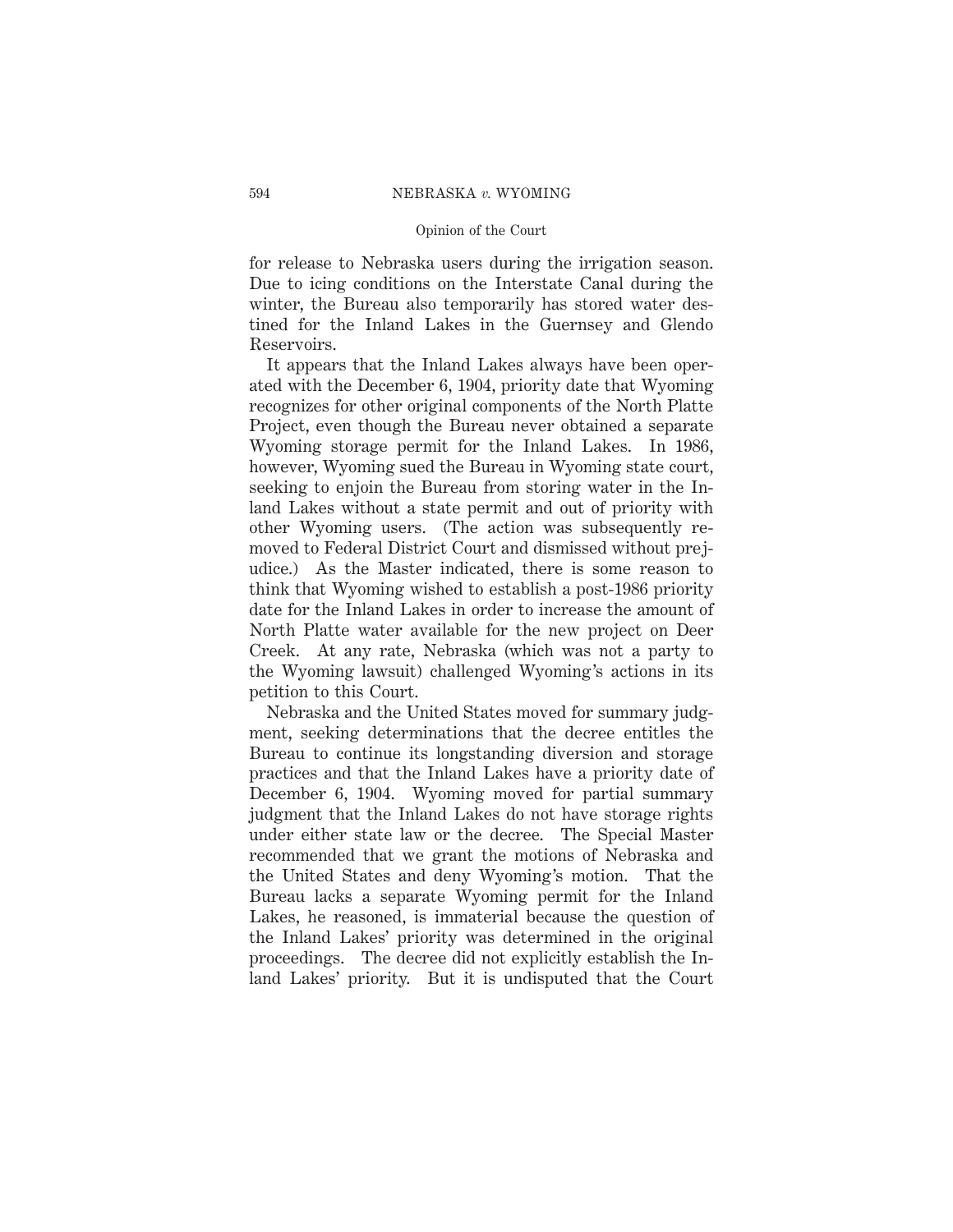recognized a right to store 46,000 acre-feet of water in the Inland Lakes and, at Wyoming's suggestion, counted that amount to reduce Nebraska's requirement of natural flows in the pivotal reach. See Report of Michael J. Doherty, Special Master in *Nebraska* v. *Wyoming,* O. T. 1944, No. 4, pp. 60–61 (hereinafter Doherty Report); 325 U. S., at 646, 649, and n. 2. The Master therefore concluded that the Inland Lakes' priority was a necessary predicate of the apportionment and should not be disturbed. He also suggested that Wyoming's postdecree acquiescence in the Bureau's administration of the Inland Lakes should prevent Wyoming from challenging the 1904 priority date now.

We think the evidence from the prior litigation supports the conclusion that the Inland Lakes' priority was settled there. And even if the issue was not previously determined, we would agree with the Special Master that Wyoming's arguments are foreclosed by its postdecree acquiescence. Cf. *Ohio* v. *Kentucky,* 410 U. S. 641, 648 (1973) ("[P]roceedings under this Court's original jurisdiction are basically equitable in nature, and a claim not technically precluded nonetheless may be foreclosed by acquiescence" (citation omitted)). Accordingly, we clarify today that the Inland Lakes share a December 6, 1904, priority date with other original components of the North Platte Project. Pursuant to that priority, the Bureau has a right to divert 46,000 acre-feet of water during the nonirrigation season months of October, November, and April for storage in the Inland Lakes. Although the practice of storing Inland Lakes water temporarily in the Guernsey and Glendo Reservoirs was not established in 1945, the United States contends, and Wyoming apparently does not dispute, that the practice is necessary to ensure the delivery of the 46,000 acre-feet of water envisioned in the apportionment. For that reason we hold that the temporary storage practice also is protected. Our conclusion does not otherwise affect the rights of the Guernsey and Glendo Reservoirs under the decree.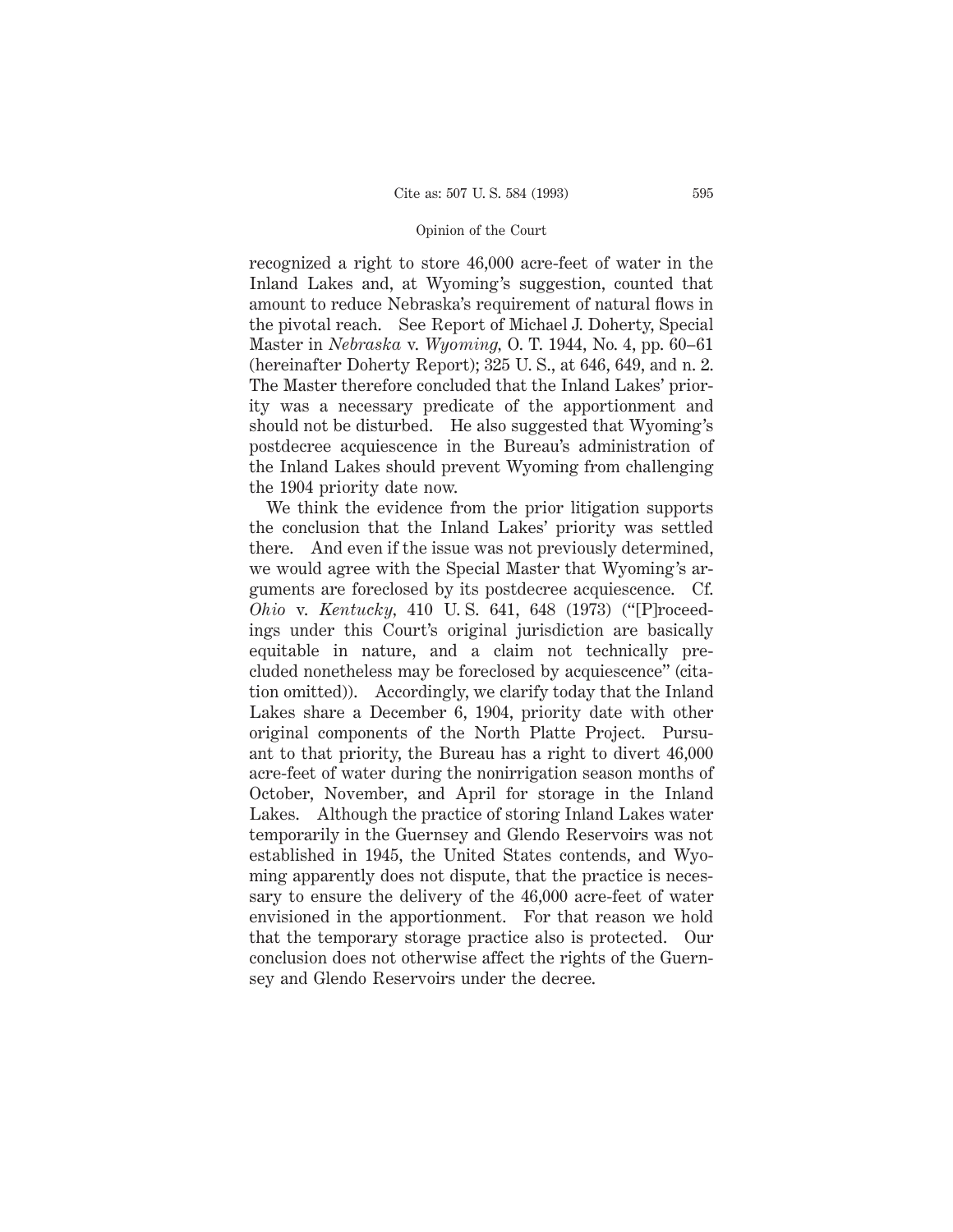# B

The Laramie River originates in Colorado and meets the North Platte in Wyoming in the pivotal reach. In its petition, Nebraska challenged two new developments on the Laramie near the North Platte confluence. The first, Grayrocks Project, was completed in 1980. Operated by *amicus* Basin, it consists of Grayrocks Reservoir and an electric power generating plant. The second, Corn Creek Project, is a proposed irrigation system for Wyoming farmland.

Wyoming and Nebraska both moved for summary judgment, taking diametrically opposed positions with respect to their rights to Laramie waters. Nebraska claimed that the equitable apportionment of the water in the pivotal reach includes Laramie flows that historically have reached the North Platte. Wyoming contended that the waters of the Laramie are completely apportioned between Colorado and Wyoming by virtue of this Court's 1922 Laramie River decree, *Wyoming* v. *Colorado,* 259 U. S. 419, 496, modified, 260 U. S. 1, vacated and new decree entered, 353 U. S. 953 (1957), which the North Platte decree expressly left undisturbed.

Paragraph XII(d) of the North Platte decree does state that the decree "shall not affect . . . [t]he apportionment heretofore made by this Court between the States of Wyoming and Colorado of the waters of the Laramie River." 325 U. S., at 671; see also *id.,* at 592, n. 1 (Laramie decree "in no way affected" by North Platte decree). But we think the Master correctly concluded that Wyoming was not granted the right entirely to dewater the Laramie. The 1922 Laramie decree to which Paragraph XII(d) refers did not apportion *all* the waters of the Laramie; it dealt only with flows down to and including the Wheatland Project, a facility upstream of Grayrocks and Corn Creek. See *Wyoming* v. *Colorado,* 259 U. S., at 488.

There is a statement arguably to the contrary in a subsequent decision interpreting the 1922 decree. See *Wyoming* v. *Colorado,* 298 U. S. 573, 578 (1936) (decree establishes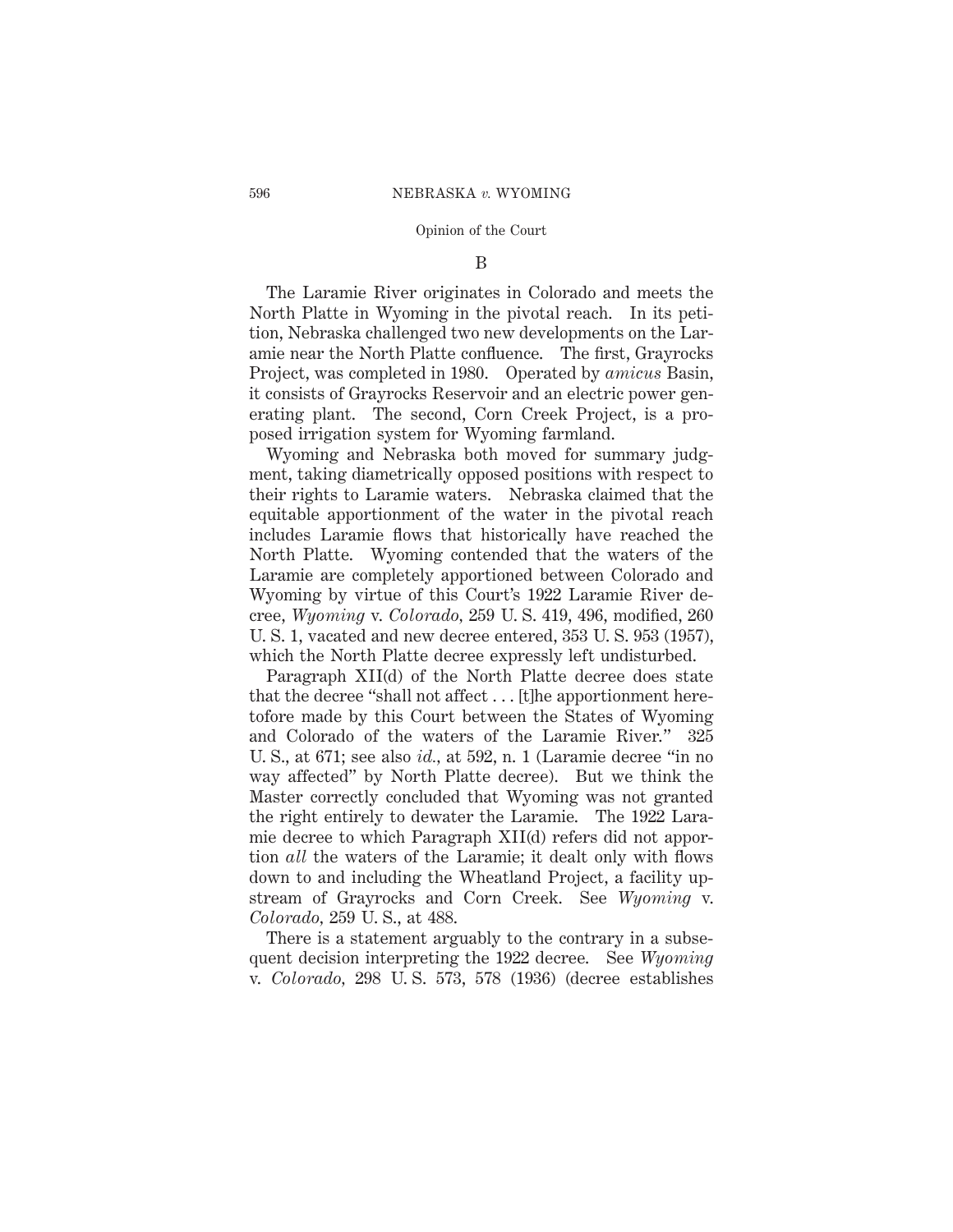Wyoming's right "to receive and divert . . . the remaining waters of the stream and its tributaries"). But we read that language to refer only to the waters actually apportioned in the earlier proceedings—that is, the waters down to and including Wheatland. There is also contrary language in the new Laramie decree entered on the joint motion of Wyoming and Colorado in 1957. See *Wyoming* v. *Colorado,* 353 U. S., at 953 (Wyoming "shall have the right to divert and use all water flowing and remaining in the Laramie river and its tributaries"). But the 1957 decree, entered without Nebraska's participation, cannot affect our interpretation of the 1945 North Platte decree, since Paragraph XII(d) addresses only the Laramie apportionment "heretofore made"—in other words, the 1922 decree.

Further, the Court apparently expected that some Laramie water would contribute to the natural flows available for apportionment in the pivotal reach. See, *e. g.,* Doherty Report 67, Table III (including Laramie inflows in calculation of natural flow in pivotal reach). But the Court did not affirmatively apportion Laramie flows to Nebraska, either. The decree did not restrict Wyoming's use of the Laramie or require Wyoming regularly to deliver a specified amount of Laramie water to the North Platte confluence. Since 1945, Laramie flows that actually have reached the North Platte have been included in the equitable apportionment, but neither Nebraska nor the United States has requested that Wyoming account for diversions above the confluence. For these and other reasons given by the Special Master, we agree that the evidence, most fairly read, indicates that the Court did not decide the fate of the excess Laramie waters in 1945.

Because the North Platte decree gives Nebraska no rights to Laramie waters, affording Nebraska injunctive relief would constitute a modification of the decree. We turn, then, to the question of injury. In 1978, Nebraska entered into a settlement agreement with Basin and other parties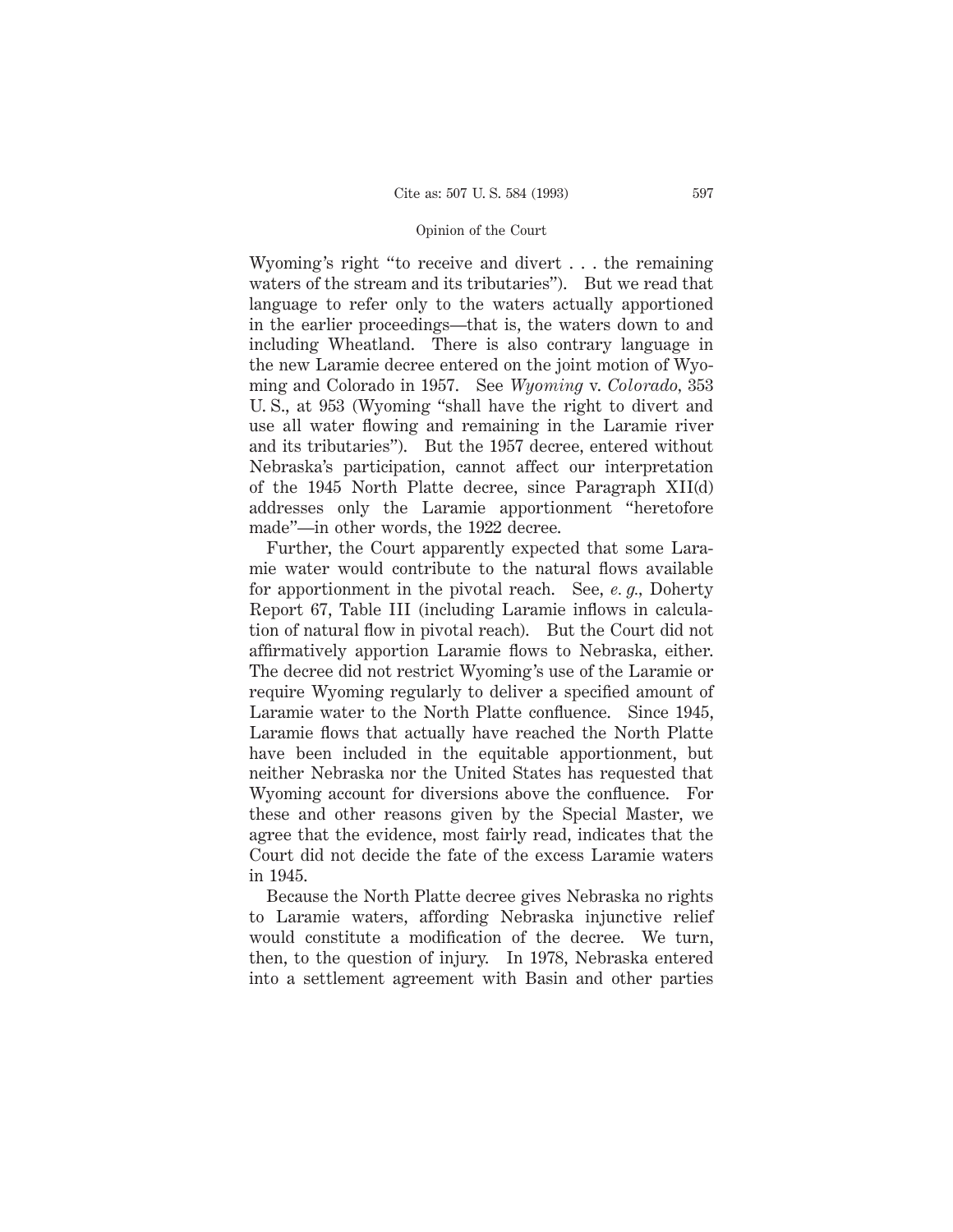## Opinion of the Court

(but not Wyoming) that limits Grayrocks' consumption of water and requires Basin to release certain minimum flows. The agreement also provides for further depletions in the event that Corn Creek is constructed. See Wyoming's App. to Brief in Opposition A–24 to A–32. At this juncture, Nebraska's argument seems to be that it will be injured if Wyoming interferes with Basin's mandatory minimum releases by allowing new Wyoming appropriators to divert from the Laramie between Grayrocks and the North Platte confluence.

Although Wyoming has declined to assure the Special Master that it will support Basin's obligation to maintain the minimum flows, see Second Interim Report 66–68, it is undisputed that Wyoming is not currently interfering with those flows. Other than Corn Creek, Nebraska points to no proposed development that might deplete releases from Grayrocks. Nor does Nebraska seem to argue that Grayrocks otherwise threatens its interests. The Master recommends that Paragraph XIII of the decree be amended expressly to indicate that Nebraska or the United States may apply for relief if Wyoming, in the future, threatens to interfere with the releases provided for in the settlement agreement. Because we do not believe such an amendment would add to our authority under subparagraph (f), we do not adopt this proposal. The Master also proposes to hold a status conference concerning Corn Creek. We have no objection to such a conference. We emphasize, however, that unless Nebraska comes forward with evidence sufficient to establish that Corn Creek (or some other project on the Laramie) poses a threat of injury serious enough to warrant modification of the decree, summary judgment should be entered in favor of Wyoming. We express no view as to whether, upon a proper showing of injury, incorporation of the settlement agreement into the North Platte decree would be appropriate.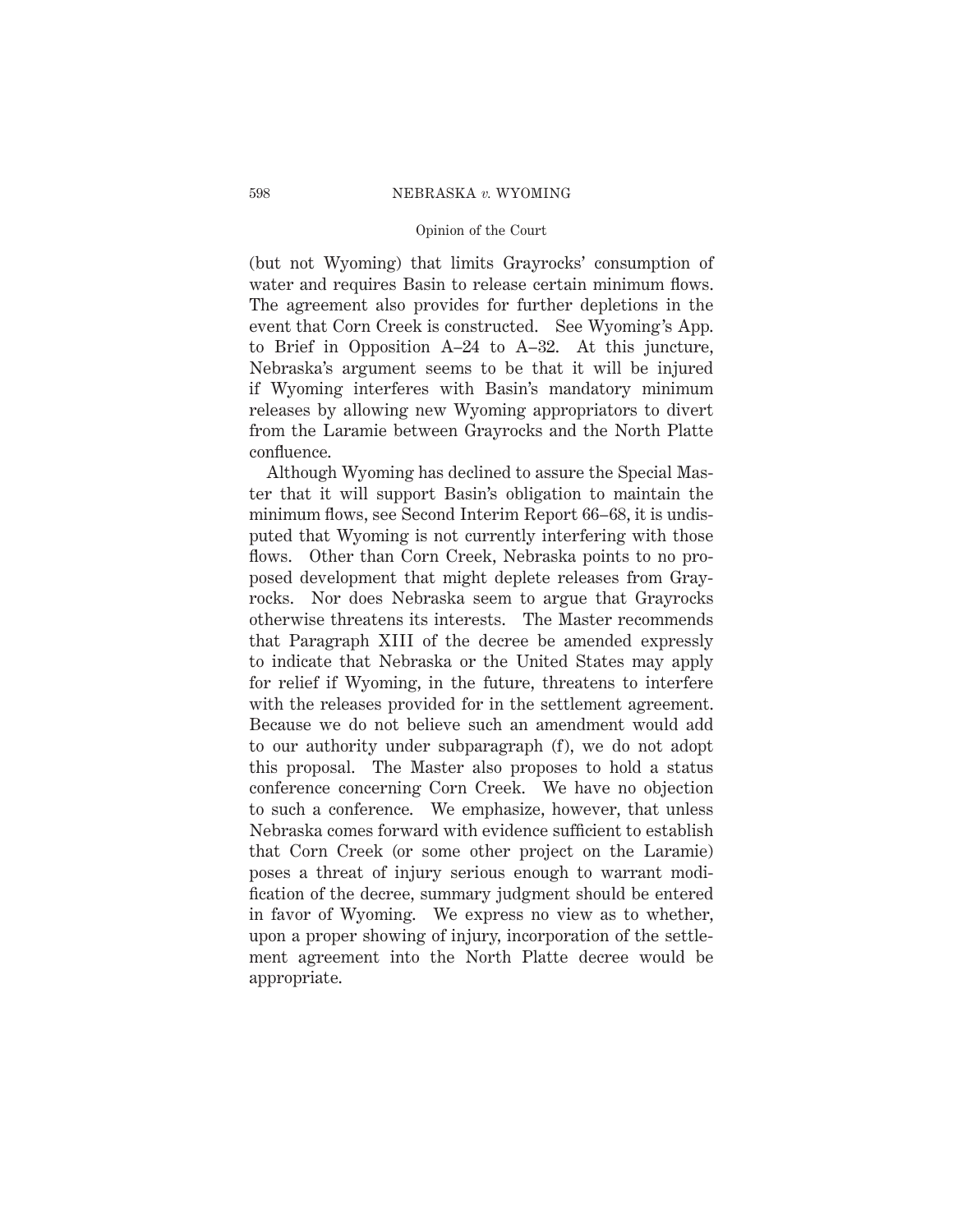# $\mathcal{C}$

Deer Creek enters the mainstem of the North Platte in Wyoming between the Pathfinder and Guernsey Reservoirs, upstream of the pivotal reach. Nebraska's petition challenged Wyoming's proposed construction of a new storage reservoir on Deer Creek. As we have said, in Paragraph XIII(c) of the decree the Court expressly retained jurisdiction to consider requests for further relief with respect to the effect of threatened construction of new storage capacity on tributaries entering the North Platte between Pathfinder and Guernsey. See 325 U. S., at 671.

Wyoming moved for summary judgment on alternative grounds. It asserted that the primary function of the Deer Creek Project will be to furnish municipal water supplies (by exchange) to Wyoming communities. Accordingly, Wyoming claimed that, Paragraph XIII(c) notwithstanding, the project is exempt from challenge by virtue of Paragraph X of the decree, which provides:

"This decree shall not affect or restrict the use or diversion of water from the North Platte River and its tributaries in Colorado or Wyoming for ordinary and usual domestic, municipal and stock watering purposes and consumption." *Id.,* at 670.

Wyoming also contended that Nebraska had failed to make an adequate showing of injury.

Although admitting that Paragraph X "poses some mysteries," Second Interim Report 79, the Special Master evidently agreed with Wyoming that the plain language of that provision permits Wyoming freely to divert North Platte water for ordinary and usual municipal uses and that the other provisions of the decree act only upon the water remaining after such diversions. The Master declined to recommend summary judgment on this ground, however, due to factual questions concerning the Deer Creek Project's municipal character. The Master also recommended against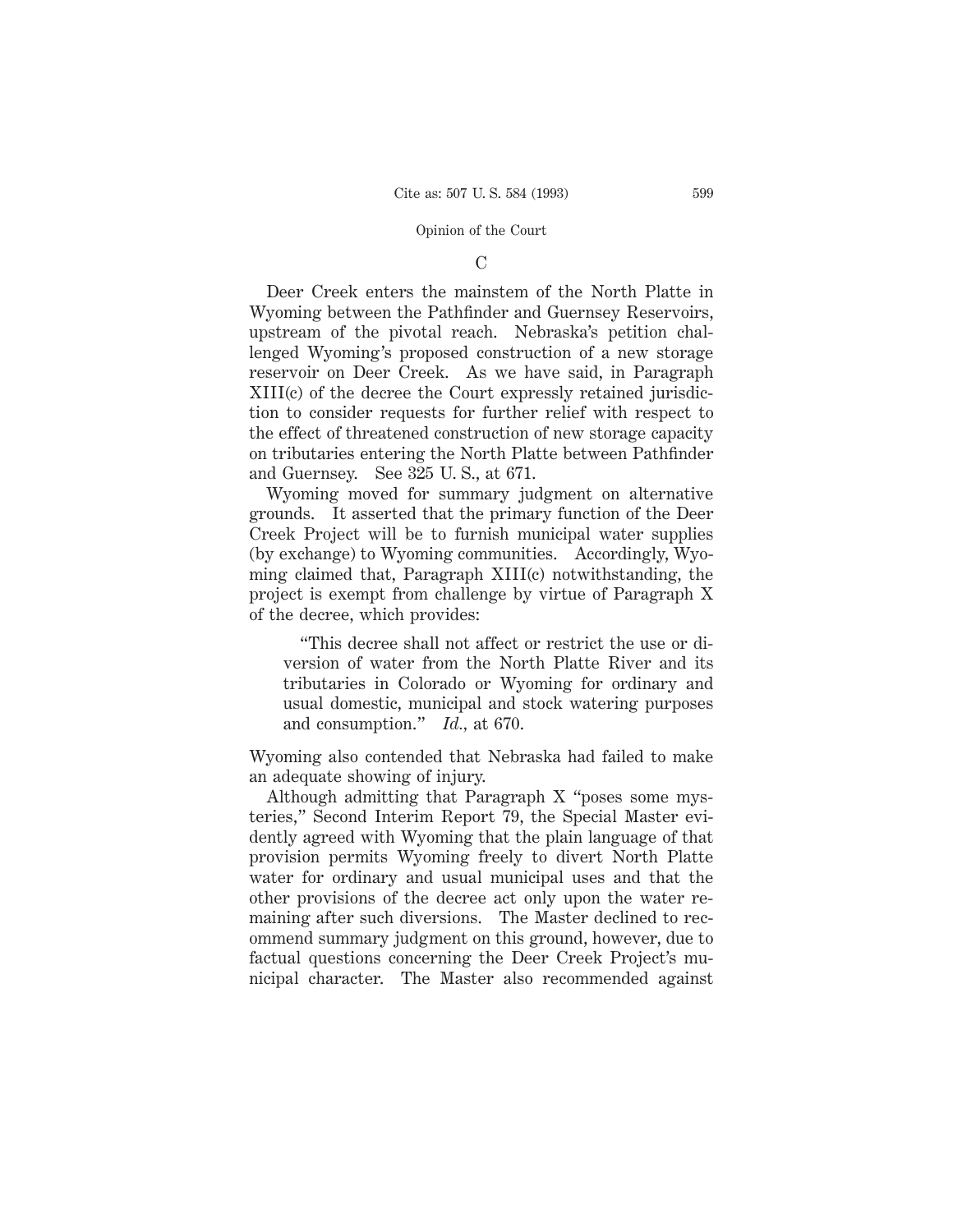## Opinion of the Court

summary judgment on the injury issue, based on an affidavit by H. Lee Becker, former state hydrologist for Nebraska. See Affidavit of H. Lee Becker  $[2 \text{ (Apr. 25, 1991) (stating$ that the project would cause reductions in the average yearend carryover storage of federal reservoirs on the North Platte and that "[s]uch reductions . . . could limit diversions in the [pivotal] reach in a series of dry years"), attached to Nebraska's Response to Wyoming's and Colorado's Motions for Summary Judgment and to Basin Electric's Memorandum in Support Thereof (Apr. 25, 1991).

Nebraska objects strenuously to the Master's interpretation of Paragraph X. The United States has not filed exceptions but agrees that the Master's interpretation is "problematic." Brief for United States Opposing Exceptions 35 (Aug. 17, 1992) (hereinafter U. S. Brief). We, too, are troubled by Paragraph X. As the Master pointed out, the parties to the original proceedings fought mightily over small quantities of water. It is therefore unclear why they and the Court would have meant that the upstream States could make municipal diversions of any magnitude, in derogation of the careful system of interstate priorities established under the decree, without the opportunity for further review.

We nonetheless think it unnecessary to settle upon a definitive interpretation of Paragraph X at this time. The Special Master rightly observed that the Deer Creek Project may not qualify as an ordinary and usual municipal use. Although Wyoming recently has promised to operate the project solely for municipal purposes, both the Final Environmental Impact Statement prepared for the project—which describes a plan of operation that the project may be obliged to follow—and the state permit identify nonmunicipal uses. Nebraska also has presented evidence that the communities that the Deer Creek Project is to serve do not need additional municipal supplies, and that, even if they did, there are more cost-effective alternatives than the proposed reservoir.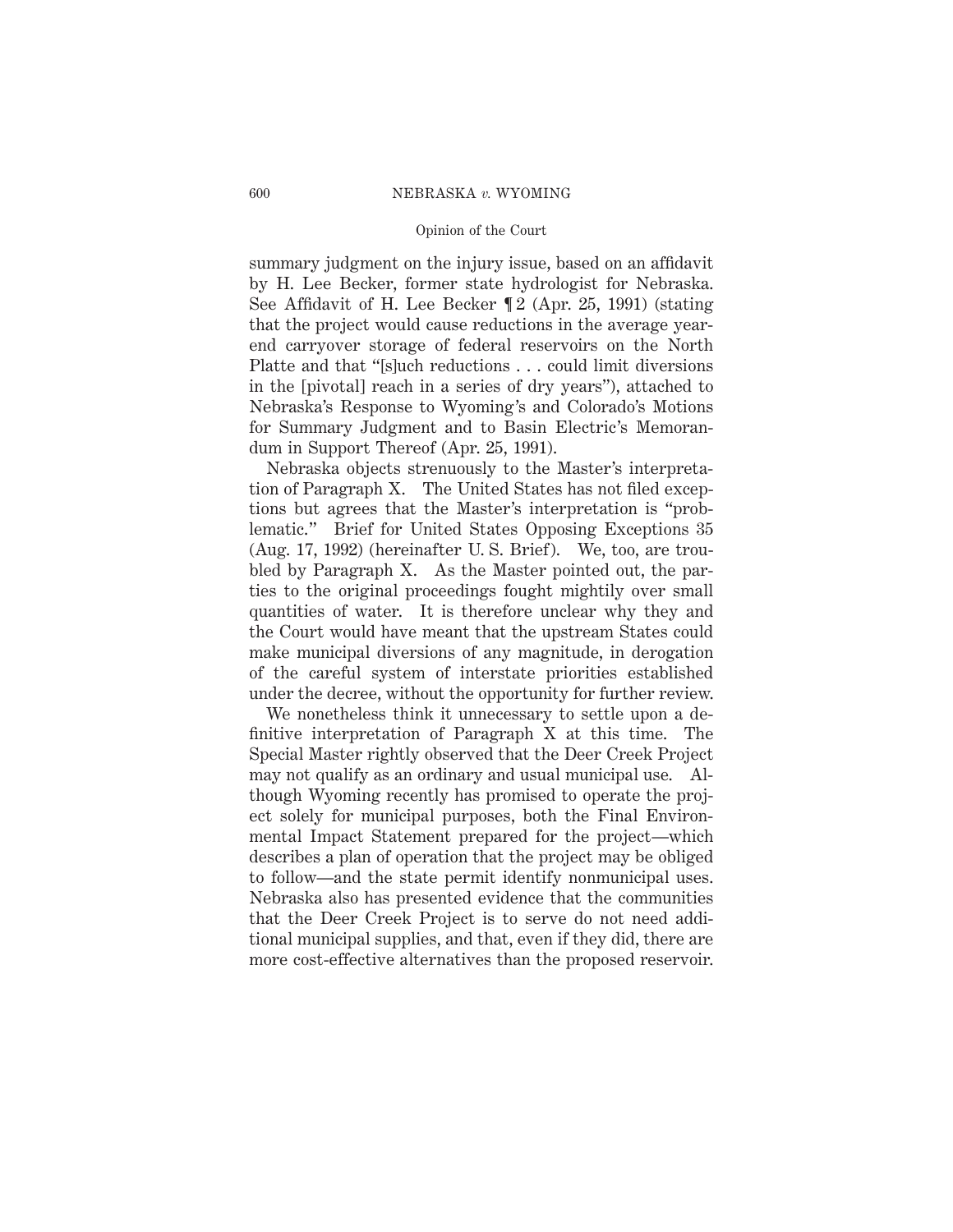In addition, Nebraska may be unable to prove that operation of the Deer Creek Project will cause it substantial injury. Such proof is necessary, as we have indicated, because the decree does not currently restrict Wyoming's use of Deer Creek, and a new injunction would constitute a modification of the decree. Whether the project will injure Nebraska may depend on the way it is administered.

Wyoming has conceded that the Deer Creek Project will be operated in accordance with state law and in priority with the Glendo and Guernsey Reservoirs. It has not agreed, however, to operate the project junior to the Inland Lakes, perhaps because its position throughout the litigation has been that the Inland Lakes lack a priority date. In light of our recognition today that the decree establishes a 1904 priority date for the Inland Lakes, it is unclear whether Wyoming will persist in seeking to operate the Deer Creek Project out of priority. If the project is operated junior to the Inland Lakes, the evidence of injury to Nebraska appears to be diminished. See Affidavit of H. Lee Becker ¶¶ 4–6 (Aug. 12, 1988) (demonstrating that anticipated reductions in federal reservoirs' carryover storage would be smaller if Inland Lakes' priority were recognized), attached to Nebraska's Response to Wyoming's Motion for Summary Judgment (Aug. 22, 1988); Affidavit of David G. Wilde ¶ 89(b) (Aug. 15, 1988) (stating that, although Deer Creek would "substantially impac[t]" federal projects during an extended dry period, impacts would be "minimized" if Deer Creek were administered junior to the Inland Lakes), attached to Response of United States to Wyoming's Motion for Summary Judgment (Aug. 23, 1988). But Wyoming still may assert that Paragraph X permits it to divert for municipal uses out of priority with the Inland Lakes. In that event, we think the Wilde and Becker affidavits raise a genuine issue of material fact sufficient to defeat Wyoming's summary judgment motion.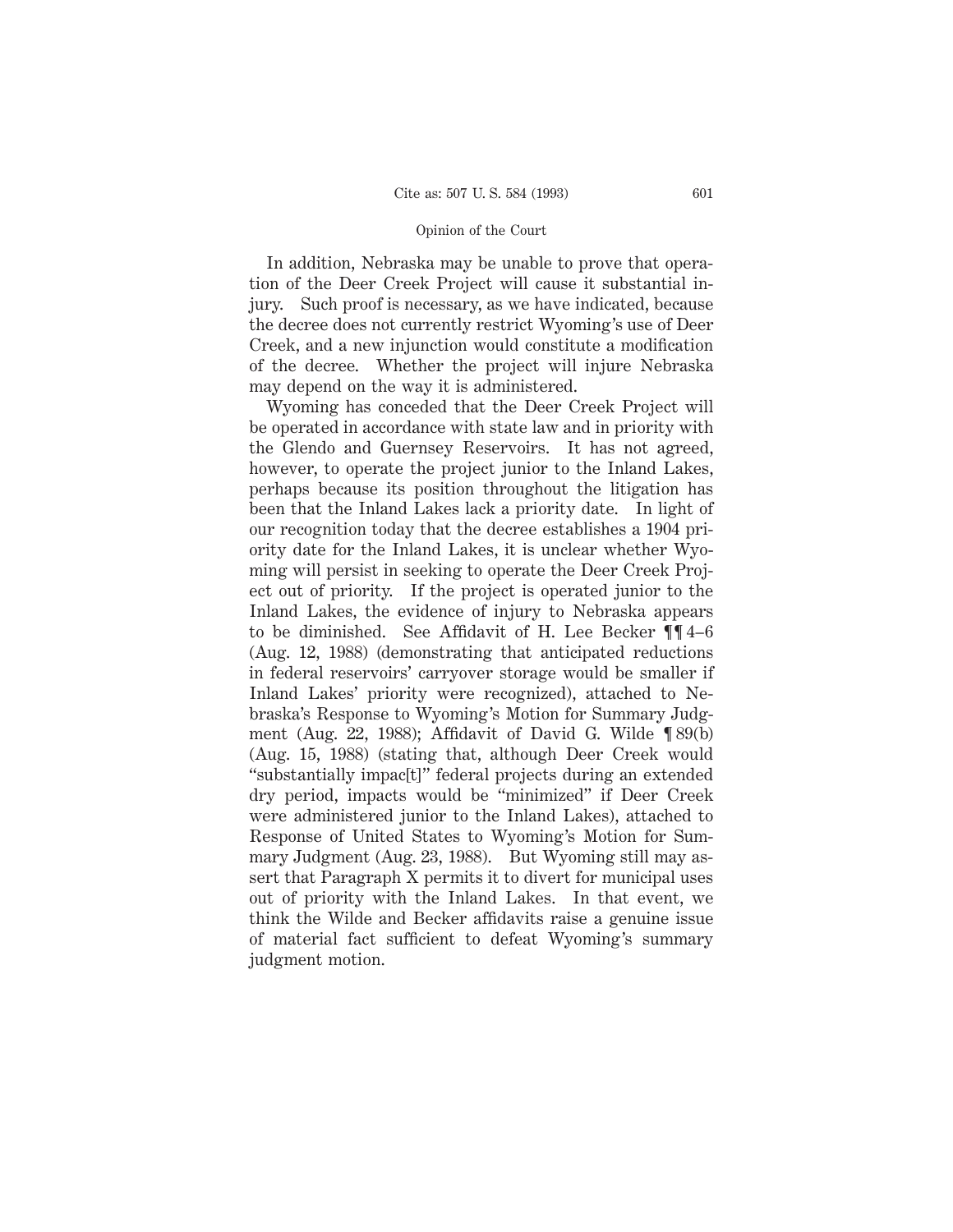# D

In its counterclaim, Wyoming alleged that Nebraska was violating the decree by demanding natural flows and storage water from sources above the Tri-State Dam and diverting those waters to uses below Tri-State that are not recognized in the decree. Wyoming also alleged that Nebraska was improperly demanding North Platte flows for diversion by canals at and above Tri-State Dam in excess of the irrigation requirements of the Nebraska lands entitled to water under the decree. Increased diversions by the Nebraska canals above Tri-State evidently benefit users below Tri-State because they create increased return flows.

Neither Wyoming nor Nebraska sought summary judgment on Wyoming's counterclaim. Rather, both States and Colorado have sought a number of more limited rulings with respect to the below Tri-State issues. We agree with the Master that most of these claims are " 'too theoretical and not sufficiently anchored to concrete pleadings or an adequately developed factual [r]ecord'" to be susceptible of summary resolution at this time. Second Interim Report 92 (quoting Post-Argument Comments of United States 6 (July 29, 1991)). We further agree that one issue is sufficiently crystallized to warrant partial summary judgment for Nebraska.

Nebraska requested a determination that the decree does not impose absolute ceilings on diversions by canals taking in the pivotal reach. As the Master explained, the irrigation requirements of the lands the canals serve were calculated in the prior proceedings. But the requirements were calculated for the purpose of determining the appropriate apportionment of the pivotal reach, not to impose a cap on the canals' total diversions, either individually or cumulatively. See Doherty Report 161 ("[T]he findings herein as to *requirements* cannot, I think, be deemed a limitation upon individual canals or groups, in actual administration, either as to natural flow or storage water, nor do I think any such limita-